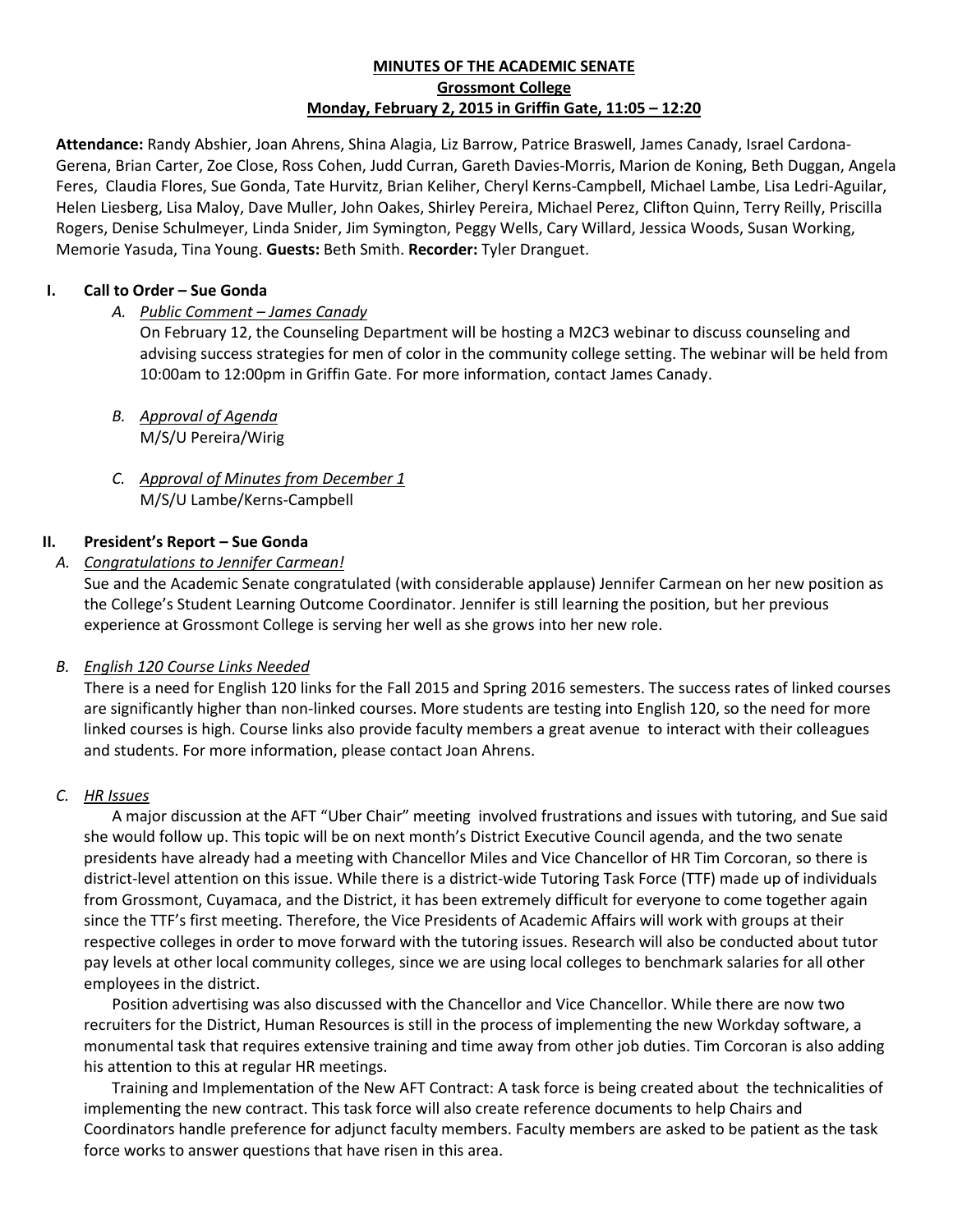# *D. Smarthinking Renewal*

The College has until August 1 to use its remaining Smarthinking online tutoring hours. At the end of this semester, the College will use student evaluations to determine whether or not Smarthinking will be renewed. Individuals with feedback regarding Smarthinking should email Janet Gelb and CC Katrina VanderWoude. We are using this online tutoring because we are required by the State to provide the same services for students in the online environment as we have on campus.

## **III. Action Items**

# *A. Full-Time Academic Rank Form Revisions*

- Changes made to the Academic Rank forms since they were last presented at Senate include:
	- **The first sentence of Article I was reworded to be more friendly**
	- Article II.E of the application for full-time faculty was deleted because adjunct rank exists now.
	- **An explanation of the criteria was added along with updates to committee names.**
	- **Updates to the procedures section of the document were added. Faculty members no longer need** to get their deans' signatures. All applications now go directly to the Academic Senate mailbox.

Motion to approve the Full-Time Academic Rank application. M/S/U Wirig/de Koning

# *B. Adjunct Academic Rank Form Revisions*

Changes made to the Adjunct Rank form were the same as the Full-Time application with one addition: Article II.D was added to the document for clarification.

Some members were concerned that there was disparity between the years of service required of adjunct and full-time faculty because full-time involves tenure and years of service at previous institutions, and part-time faculty members are hired through different processes. There was also confusion about the full-time application in regard to how many semesters a faculty member needed to be working at Grossmont College.

Motion to send the Rank Applications back to the Rank Committee for clarification and suggestions of new wording for parity.

Willard/Lambe. Motion passed with six abstentions.

# **IV. Information Items**

# *A. CCSSE Information—Shirley Pereira*

The Community College Survey of Student Engagement (CCSSE) has been used to survey over eight hundred community colleges across the country including over eight million students since 2001. Answers from student and faculty surveys are then used to create and provide information and publications of best practices for student engagement to community colleges.

Grossmont gave its first CCSSE to students during March 2012 which helped the College establish benchmarks in assessed areas. During this first survey, over 1,120 students in 59 sections were surveyed where five benchmarks were established and compared to similar colleges:

- Active and Collaborative Learning
- Student Effort
- Academic Challenge
- **Student-Faculty Interaction**
- Support for Learners

Grossmont College excelled in the areas of Active and Collaborative Learning and Academic Challenge, but did not in the areas of Student Effort, Student-Faculty Interaction, and Support for Learners. In response to CCSSE results, the College implemented a number of new practices including:

 The Student Services referral sheet to circulate to instructors and students to increase support for learners;